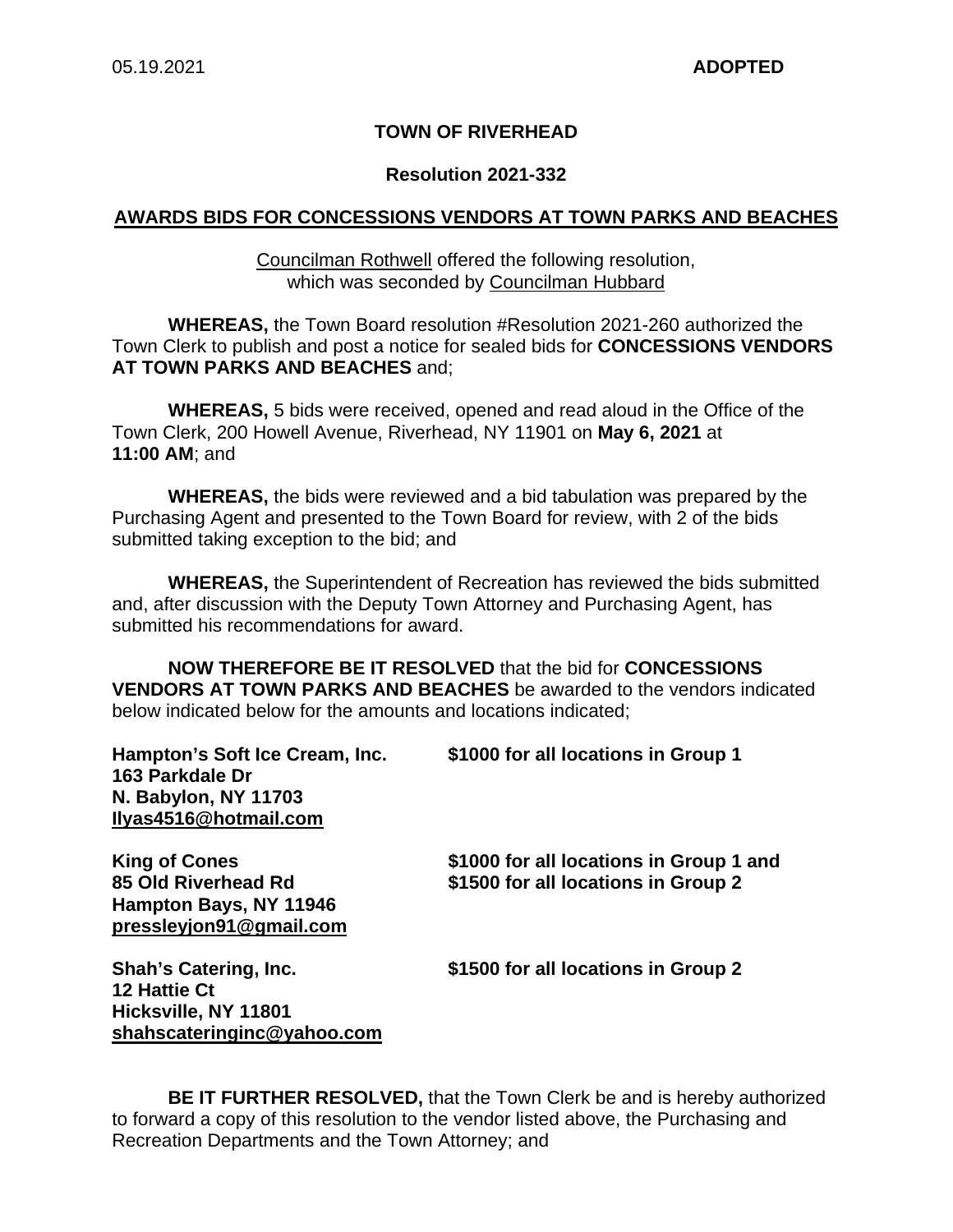**BE IT FURTHER RESOLVED** that all Town Hall Departments may review and obtain a copy of this resolution from the electronic storage device and, if needed, a certified copy of same may be obtained from the Office of the Town Clerk.

# **THE VOTE**

| <b>RESULT:</b> | <b>ADOPTED [UNANIMOUS]</b>                   |
|----------------|----------------------------------------------|
| <b>MOVER:</b>  | Kenneth Rothwell, Councilman                 |
|                | <b>SECONDER:</b> Tim Hubbard, Councilman     |
| AYES:          | Aguiar, Hubbard, Kent, Beyrodt Jr., Rothwell |